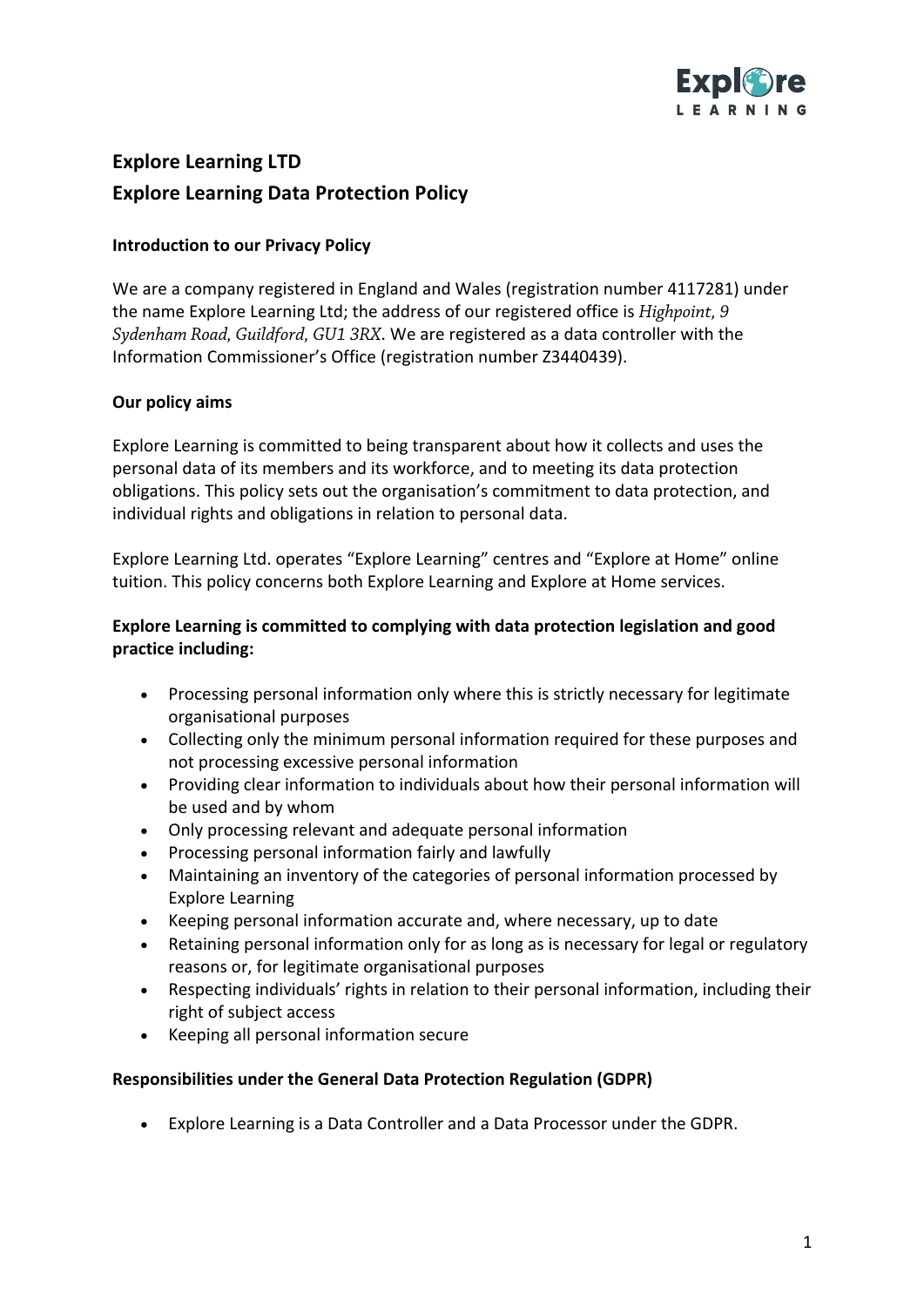

- Senior Management and all those in managerial or supervisory roles throughout Explore Learning are responsible for developing and encouraging good information handling practices within the organisation.
- A member of the senior management team is accountable to the Board of Directors for the management of personal information within Explore Learning and for ensuring that compliance with data protection legislation and good practice can be demonstrated.
- Explore Learning has a GDPR Owner who has been appointed to take responsibility for Explore Learning's compliance with this policy on a day-to-day basis.
- The GDPR Owner has specific responsibilities in respect of procedures such as the Subject Access Request Procedure and is the first point of call for Employees/Staff seeking clarification on any aspect of data protection compliance.
- Compliance with data protection legislation is the responsibility of all staff at Explore Learning who process personal information.

# **When you express interest in Explore Learning and book a free trial session, we will collect and process the following data from you:**

- your name;
- email address which will be used to send you a confirmation email
- contact telephone numbers which will be used to send you a confirmation SMS and confirmation call
- child's name, age, school and reason for interest in tuition

#### **When you join Explore Learning, we will collect and process the following data from you:**

- Parent/Guardian's name, postal and email address, contact phone numbers
- Membership payer's name, postal and email address, contact phone numbers (if not parent/ guardian)
- Emergency contact's names and phone numbers
- Child/ren's name, age, date of birth and school
- Information about any medical conditions, allergies or Special Educational Needs of child/ren
- Details of Direct Debit and debit/credit cards in order for us to accept payment
- If you join as a member in Darnley, Edinburgh or Murrayfield we are also required by the Scottish Care Inspectorate to gather the name and address of the GP your child is registered with

Members should notify Explore Learning of any changes in circumstances to enable personal records to be updated accordingly.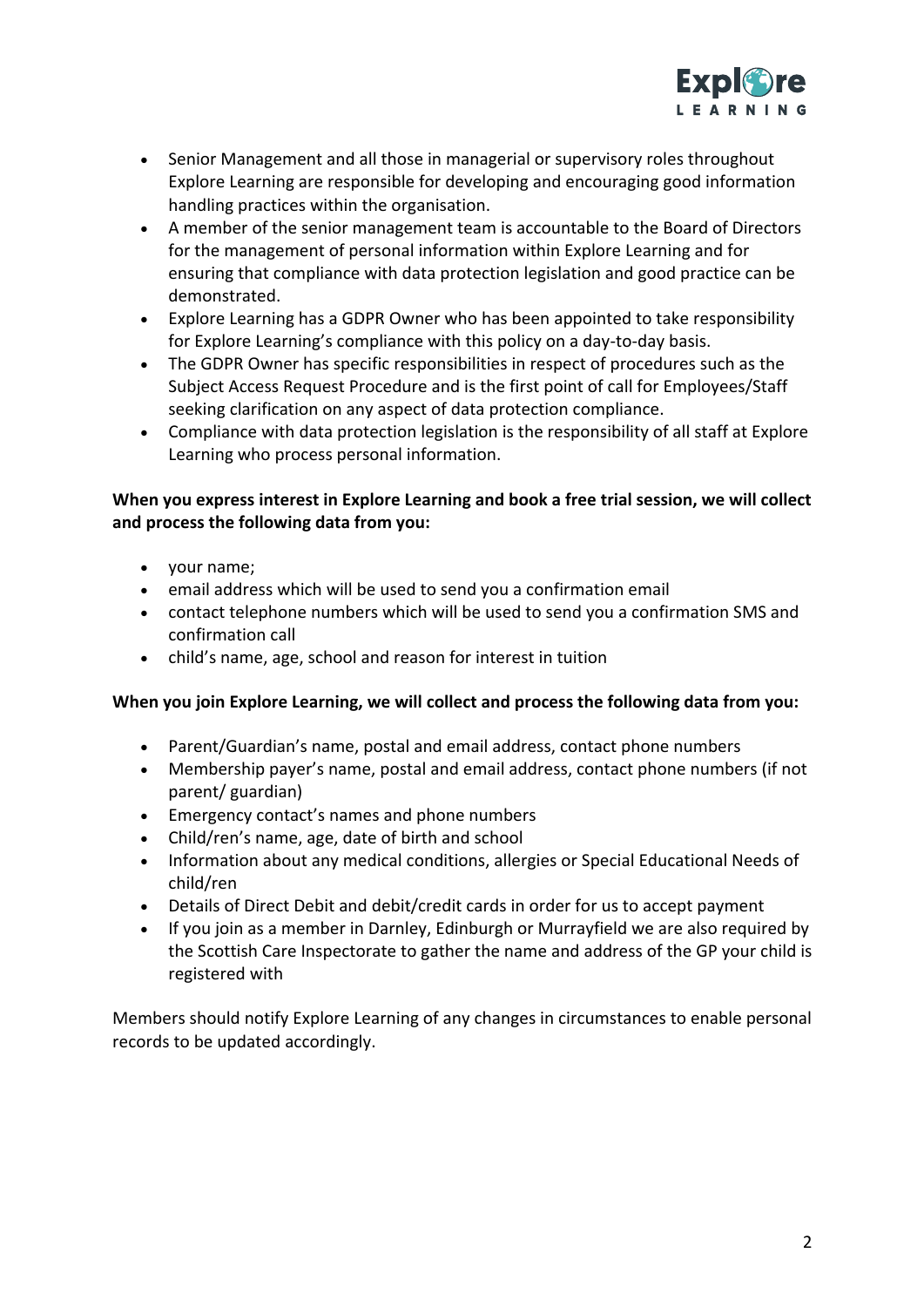

## **What can I opt out of?**

When you join Explore Learning, you have 2 consent options:

- You have the option of allowing us to use your child's photo for the purpose of promoting Explore Learning during and/or after your membership.
- You have the option of allowing us to share your data with trusted external companies for research, analysis and personalised marketing.

When we share your email address with trusted third-parties for marketing purposes, your data is anonymised, and will only be matched with existing data they hold. You can find out more in our Cookie Policy. If you do not wish to share your email address with third-parties as described above, so that we can show you personalised online adverts, please email: cookieunsubscribe@explorelearning.co.uk

#### **Who will your personal information be shared with?**

If we are obliged to disclose personal data by law, or if the disclosure is necessary for purposes of national security, taxation and criminal investigation or to safeguard your child, we will do so. In some circumstances, you may not be notified first.

Your data is hosted on several different systems. All these providers have relevant safeguards in place to protect your data in the same way that we do.

#### **What happens with my data when my membership ends and how is it retained?**

- Upon cancellation of membership, your data will be stored safely and securely. We will retain your personal data for a minimum of 2 years and a maximum of 3 years following cancellation of your membership to comply with relevant safeguarding bodies regulations.
- Accident/Incident reports and Administration of Medication records will be kept indefinitely.
- Registers of attendance will be kept for 3 years.

#### **Data protection principles**

All processing of personal data must be done in accordance with the following data protection principles of the Regulation, and Explore Learning's policies and procedures are designed to ensure compliance with them. These are:

#### **1. Personal data must be processed lawfully, fairly and transparently**

The GDPR introduces the requirement for transparency whereby the controller has transparent and easily accessible policies relating to the processing of personal data and the exercise of individuals' "rights and freedoms". Information must be communicated to the data subject in an intelligible form using clear and plain language.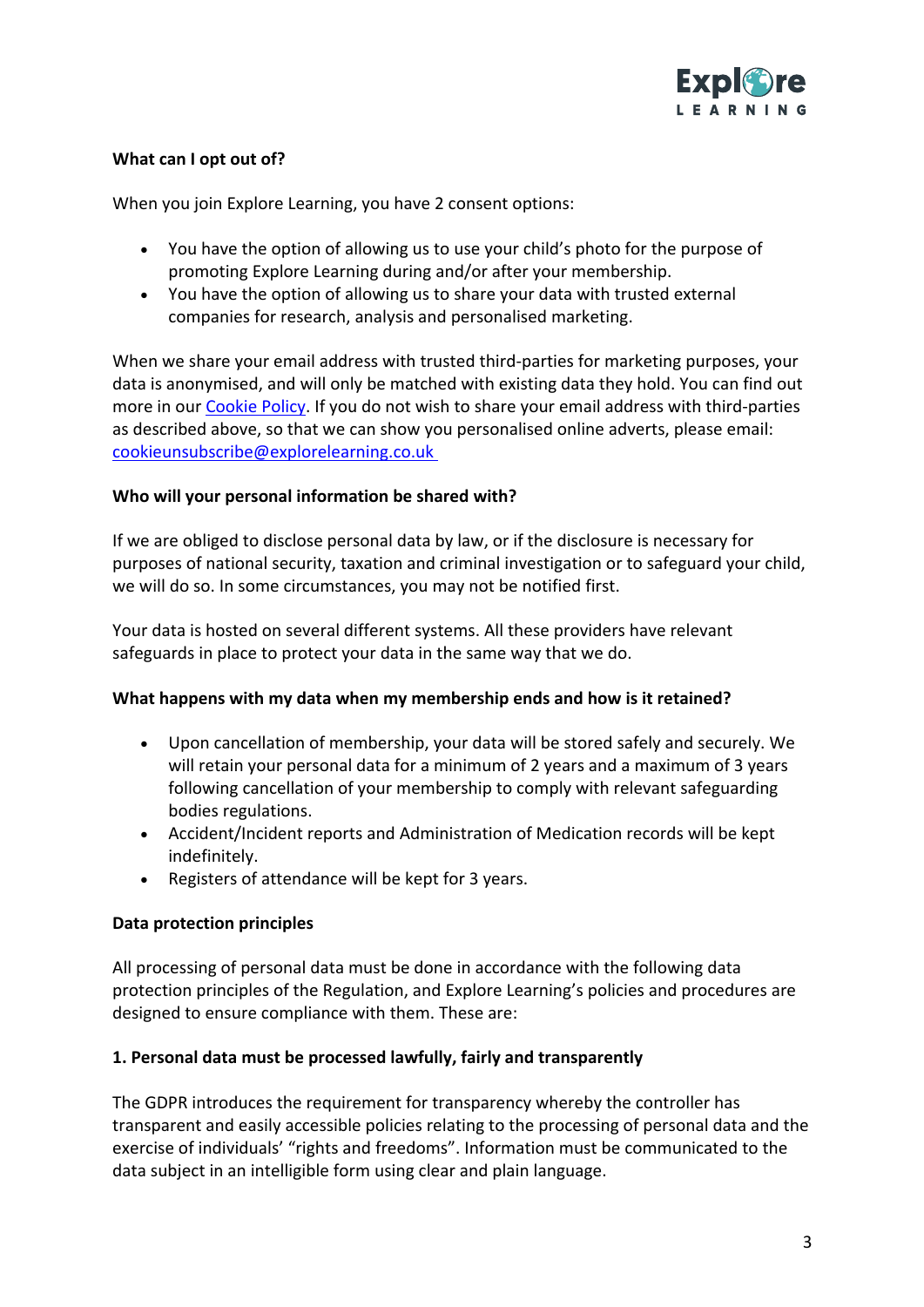

# **The specific information that must be provided to the data subject must as a minimum include:**

- the contact details of the Data Protection Officer, where applicable
- the purposes of the processing for which the personal data are intended as well as the legal basis for the processing
- the period for which the personal data will be stored
- the existence of the rights to request access, rectification, erasure or to object to the processing
- the categories of personal data concerned
- the recipients or categories of recipients of the personal data, where applicable
- any further information necessary to guarantee fair processing

## **2. Personal data can only be collected for specified, explicit and legitimate purposes**

Data obtained for specified purposes must not be used for a purpose that differs from those formally notified to the Information Commissioner as part of Explore Learning's GDPR registration.

# **3. Personal data must be adequate, relevant and limited to what is necessary for processing**

- The GDPR Owner is responsible for ensuring that information, which is not strictly necessary for the purpose for which it is obtained, is not collected.
- All data collection forms (electronic or paper-based), including data collection requirements in new information systems, must be approved by the GDPR Owner.
- The GDPR Owner will ensure that, on an annual basis all data collection methods are reviewed to ensure that collected data continues to be adequate, relevant and not excessive.

## **4. Personal data must be accurate and kept up to date**

- Data that is kept for a long time must be reviewed and updated as necessary. No data should be kept unless it is reasonable to assume that it is accurate.
- Members should notify Explore Learning of any changes in circumstance to enable personal records to be updated accordingly.
- It is the responsibility of staff at Explore Learning to ensure that data held by Explore Learning is accurate and up-to-date. Completion of an appropriate registration or application form etc. will be taken as an indication that the data contained therein is accurate at the date of submission.

## **5. Personal data must be kept in a form such that the data subject can be identified only as long as is necessary for processing**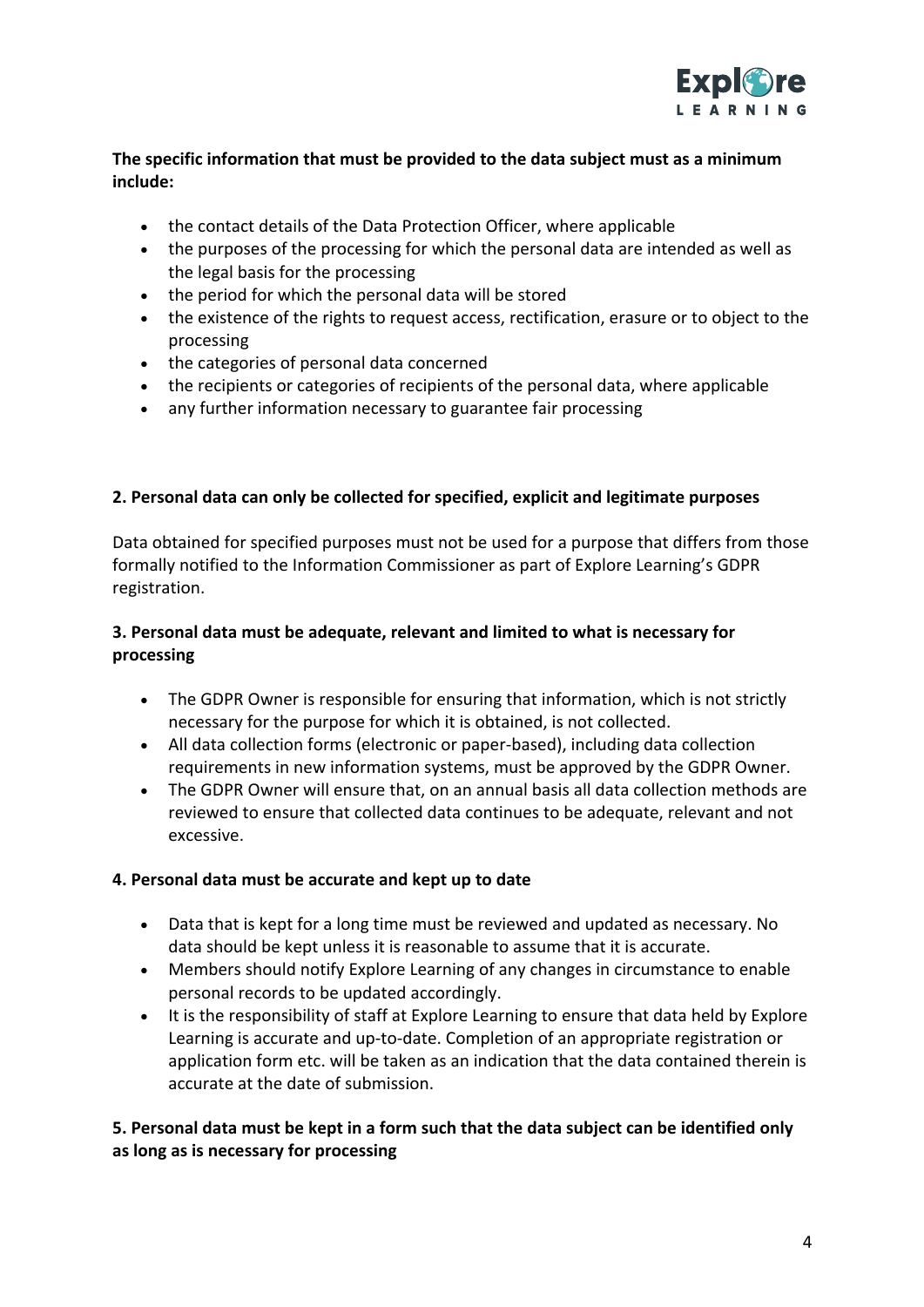

- Where personal data is retained beyond the processing date, it will be pseudonymised in order to protect the identity of the data subject in the event of a data breach.
- Personal data will be retained in line with the retention of records procedure and, once its retention date is passed, it must be securely destroyed as set out in this procedure.

#### **6. Personal data must be processed in a manner that ensures its security**

- Appropriate technical and organisational measures shall be taken against unauthorised or unlawful processing of personal data and against accidental loss or destruction of, or damage to, personal data.
- These controls have been selected on the basis of identified risks to personal data, and the potential for damage or distress to individuals whose data is being processed.
- Personal data shall not be transferred to a country or territory outside the European Union unless that country or territory ensures an adequate level of protection for the 'rights and freedoms' of data subjects in relation to the processing of personal data.
- The transfer of personal data outside of the EU is prohibited unless one or more of the specified safeguards or exceptions apply.

#### **7. Accountability**

The GDPR introduces the principle of accountability which states that the controller is not only responsible for ensuring compliance but for demonstrating that each processing operation complies with the requirements of the GDPR.

Specifically, controllers are required to maintain necessary documentation of all processing operations, implement appropriate security measures, perform DPIAs (Data Processing Impact Assessment), comply with requirements for prior notifications, or approval from supervisory authorities and appoint a Data Protection Officer if required.

#### **8. Data subjects' rights**

Data subjects have the following rights regarding data processing, and the data that is recorded about them:

- To make subject access requests regarding the nature of information held and to whom it has been disclosed.
- To prevent processing likely to cause damage or distress.
- To prevent processing for purposes of direct marketing.
- To be informed about the mechanics of automated decision-taking process that will significantly affect them.
- Not to have significant decisions that will affect them taken solely by automated process.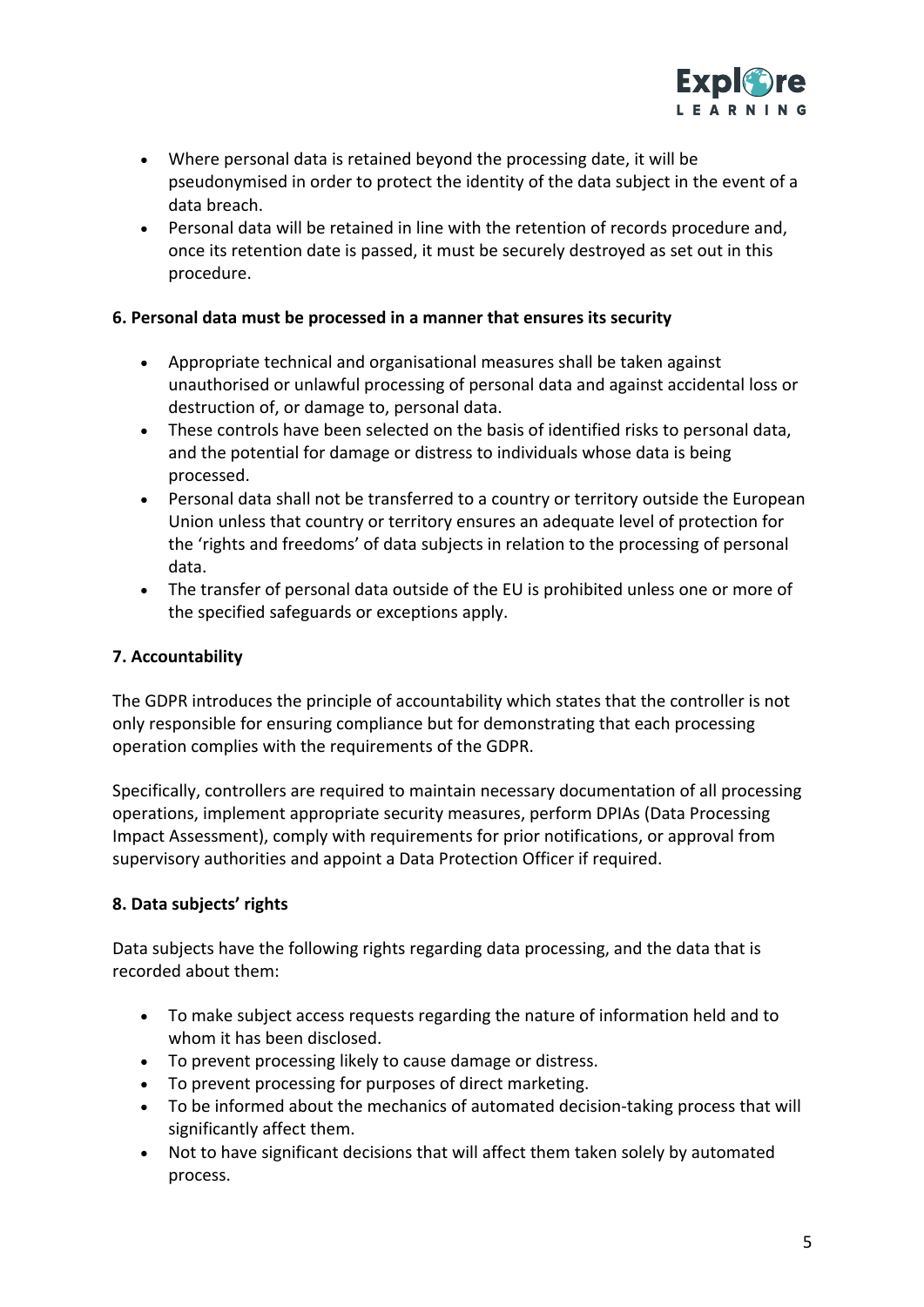

- To sue for compensation if they suffer damage by any contravention of the GDPR.
- To take action to rectify, block, erased, including the right to be forgotten, or destroy inaccurate data.
- To request the ICO to assess whether any provision of the GDPR has been contravened.
- The right for personal data to be provided to them in a structured, commonly used and machine-readable format, and the right to have that data transmitted to another controller.
- The right to object to any automated profiling without consent.

## **9. Right to be forgotten**

Data Subjects who wish to exercise their right to be forgotten can request this by contacting enquiries@explorelearning.co.uk. However, due to our Ofsted/Care Inspectorate registration, we are required to keep the following data for 2 years following cancellation of membership:

- The name, home address and date of birth of each memberThe name, home address and telephone number of a parent/guardian/carer of each member
- A daily record of the names of the children and their hours of attendance.
- The right to be forgotten can be exercised after this 2 year period of nonmembership. For any Data Subject who did not become a member of Explore Learning, a request for the right to be forgotten will be completed within 30 days.

## **10. Complaints**

Data Subjects who wish to complain to Explore Learning about how their personal information has been processed may lodge their complaint directly with the GDPR Owner by email to enquiries@explorelearning.co.uk

Data subjects may also complain directly to the supervisory authority.

## **11. Consent**

Explore Learning understands 'consent' to mean that it has been explicitly and freely given, specific, informed and unambiguous indication of the data subject's wishes by which he or she by statement, or by a clear affirmative action, signifies agreement to the processing of personal data relating to him or her. The consent of the data subject can be withdrawn at any time.

## **12. Security of data**

All Employees/Staff are responsible for ensuring that any personal data which Explore Learning holds and for which they are responsible, is kept securely and is not under any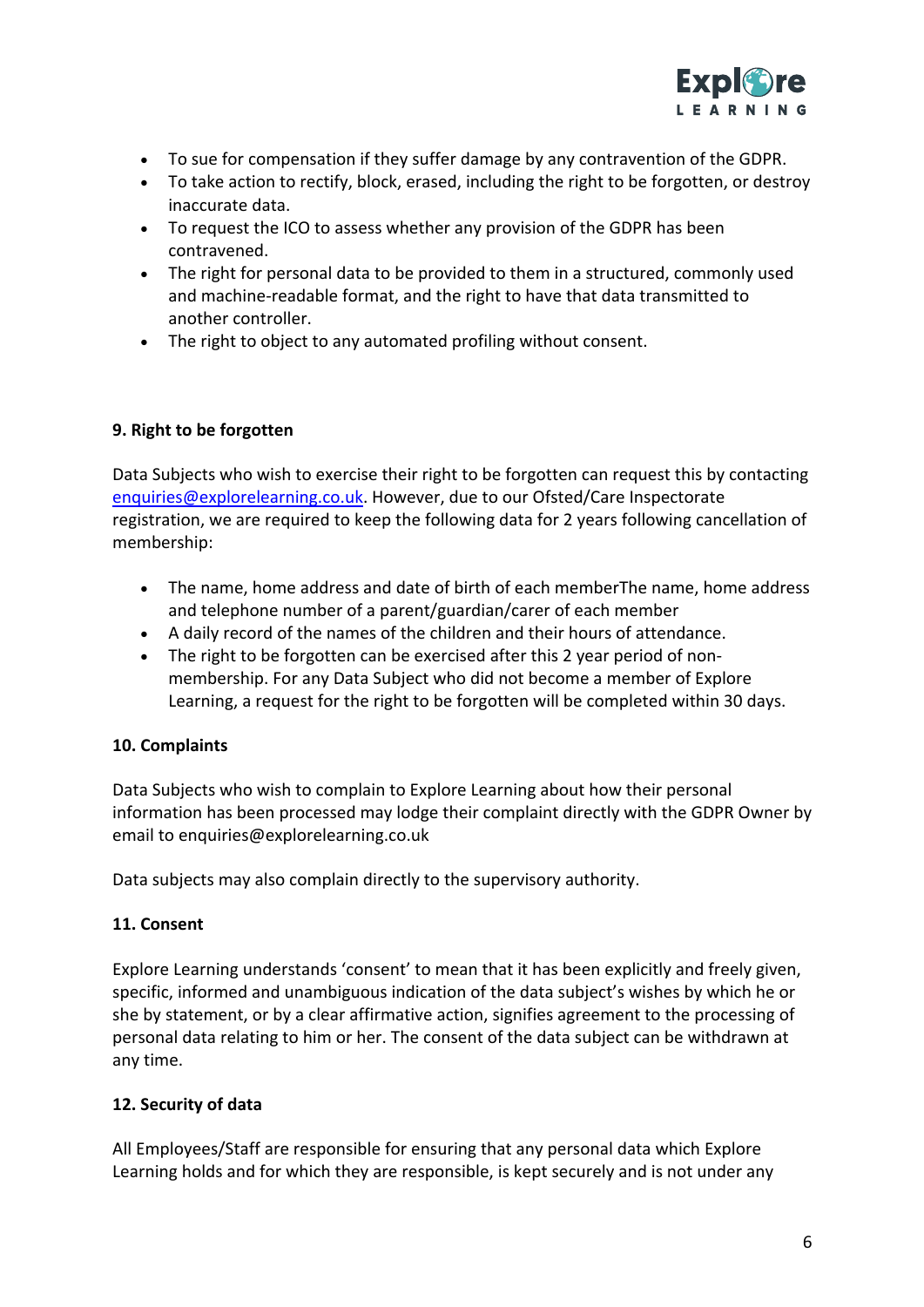

conditions disclosed to any third party unless that third party has been specifically authorised to receive that information and has entered into a confidentiality agreement. Care must be taken to ensure that PC screens and terminals are not visible except to authorised Employees/Staff. Manual records may not be left where they can be accessed by unauthorised personnel and may not be removed from business premises without explicit authorisation. As soon as manual records are no longer required for day-to-day membership support, they should be archived. Personal data may only be deleted or disposed of in line with the Data Retention Procedure. Manual records that have reached their retention date are to be shredded and disposed of as 'confidential waste'.

## **13. Rights of access to data**

Data subjects have the right to access any personal data (i.e. data about them) which is held in electronic format and manual records which form part of a relevant filing system.

To obtain a copy of the personal information we hold about you, please write to us at *Explore Learning, Highpoint, 9 Sydenham Road, Guildford, GU1 3RX* or email enquiries@explorelearning.co.uk

## **14. Disclosure of data**

Explore Learning must ensure that personal data is not disclosed to unauthorised third parties which includes family members, friends, government bodies. Explore Learning will only disclose and discuss personal data with the Primary contact.

The GDPR permits certain disclosures without consent so long as the information is requested for one or more of the following purposes:

- to safeguard national security
- prevention or detection of crime including the apprehension or prosecution of offenders
- assessment or collection of tax duty
- to protect the vital interests of the individual
- to safeguard our members including contact with local safeguarding boards

All requests to provide data for one of these reasons must be supported by appropriate paperwork and all such disclosures must be specifically authorised by the GDPR Owner

#### **Cookies**

#### **What are cookies?**

A cookie is a small data file that is placed and stored on your device (computer, smartphone, tablet etc) when you visit a website. When you visit explorelearning.co.uk we may automatically collect information that allows us to recognise and remember you through cookies.